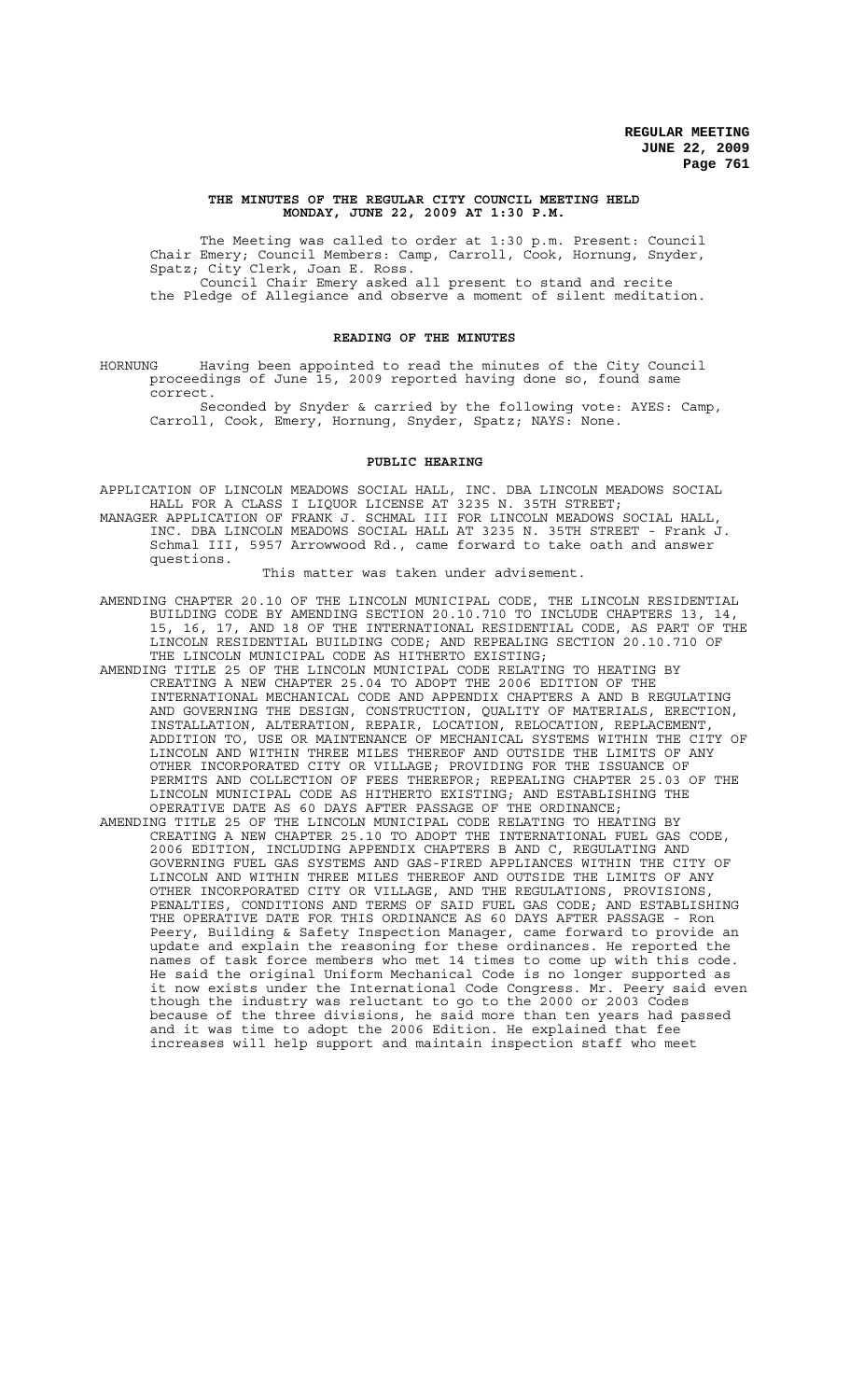> timely inspections. In answer to Council questions, Mr. Peery said the task force began meeting in February or March of 2007 and looked at all three changes in cooperation with the Law Department.

> Merl Scott, Building & Safety Chief Mechanical Inspector, was on hand for technical questioning.

This matter was taken under advisement.

APPROVING THE FISCAL YEAR 2009 ACTION PLAN: ONE YEAR USE OF FUNDS FOR HUD ENTITLEMENT PROGRAMS - David Landis, Urban Development Department Director, came forward for approval and to answer questions. He said four years ago a 5-year strategic plan was done and set goals have been met or are very close to being achieved. Mr. Landis said that while only three people attended a well-publicized open house last year, this year's 30-day public comment period without inducement in an effort to save money will end on Wednesday, June 24.

Council Member Camp clarified an amendment that would correct a recalculation amounting to \$106. Mr. Landis acknowledged that figure as a reworking of the federal formula and noted a clerical error on another page.

This matter was taken under advisement.

**\*\* END OF PUBLIC HEARING \*\***

# **COUNCIL ACTION**

### **REPORTS OF CITY OFFICERS**

- CLERK'S LETTER AND MAYOR'S APPROVAL OF RESOLUTIONS AND ORDINANCES PASSED BY CITY COUNCIL ON JUNE 1, 2009 - CLERK presented said report which was placed on file in the Office of the City Clerk. **(27-1)**
- REPORT FROM CITY TREASURER OF FRANCHISE TAX FOR THE MONTH OF APRIL 2009 FROM BLACK HILLS/NEBRASKA GAS UTILITY COMPANY, LLC - CLERK presented said report which was placed on file in the Office of the City Clerk. **(16-1)**
- REPORT FROM CITY TREASURER OF TELECOMMUNICATION OCCUPATIONAL TAX FOR THE MONTHS OF JAN.-MARCH, 2009: MATRIX, RELIANCE, STARTEC GLOBAL OPERATING, SOUTHWEST, OPEX, MEGAPATH; MARCH, 2009: SPRINT, CRICKET, WINDSTREAM NEBRASKA #150, WINDSTREAM SYSTEMS OF THE MIDWEST, WINDSTREAM NEBRASKA #494, VERIZON, NEW CINGULAR, USCOC OF GREATER IOWA, AT&T COMM. OF MIDWEST, VIRGIN MOBILE USA, QWEST, OMAHA CELLULAR, TWC DIGITAL PHONE, NEBRASKA TECHNOLOGY & TELECOMM., NOSVA, UCN, USCOC OF NE/KS, MCLEODUSA, IDT DOMESTIC, PNG, CTI LONG DISTANCE, CELLCO PARTNERSHIP, AIRESPRING, GRANITE, BROADWING, VERIZON SELECT, WORKING ASSETS ACCESSLINE, TRANS NAT'L COMM., ONSTAR, I-WIRELESS, ACN, FLYING J, IBM GLOBAL, PRIMUS, GUARANTEED PHONE, ARIZONA TELEPHONY, TELECORP, VERIZON LONG DISTANCE, CIMCO, GLOBAL CROSSING, NORSTAN NETWORK, COMTEL TELECOM ASSETS, NETWORK BILLING, KDDI AMERICA, GLOBALSTAR USA, XO, EARTHLINK, CINNCINNATI BELL ANY DISTANCE, TCG OMAHA, NEW EDGE NETWORKS, VOICECOM, TRACFONE WIRELESS, SIOUX CITY MSA, ATI, INTELLICAL OPERATOR, QUANTUM SHIFT; APRIL 2009; UNITE PRIVATE NETWORKS, ALLTEL COMM. OF NE, ALLTEL, D&D, SPRINT SPECTRUM, MCI, NEXTEL, CRICKET, SPRINT, NEXTEL WEST, ZONE TELECOM, ENHANCED, TRI-M, LIGHTYEAR NETWORK, GTC, SBC LONG DISTANCE, BT AMERICAS, FIRST COMM., GLOBALCOM, COVISTA, YESTEL USA, 360NETWORKS, WHOLESALE CARRIER, ATS MOBILE - CLERK presented said report which was placed on file in the Office of the City Clerk. **(20)**
- REPORT FROM CITY TREASURER OF 911 TELECOMMUNICATION OCCUPATIONAL TAX FOR MONTH OF MARCH 2009: INETWORKS GROUP; APRIL 2009: VONAGE AMERICA, ACN, INETWORKS, BUDGET PREPAY, LEVEL 3, LEVEL 3, GRANITE TELECOMM., TWC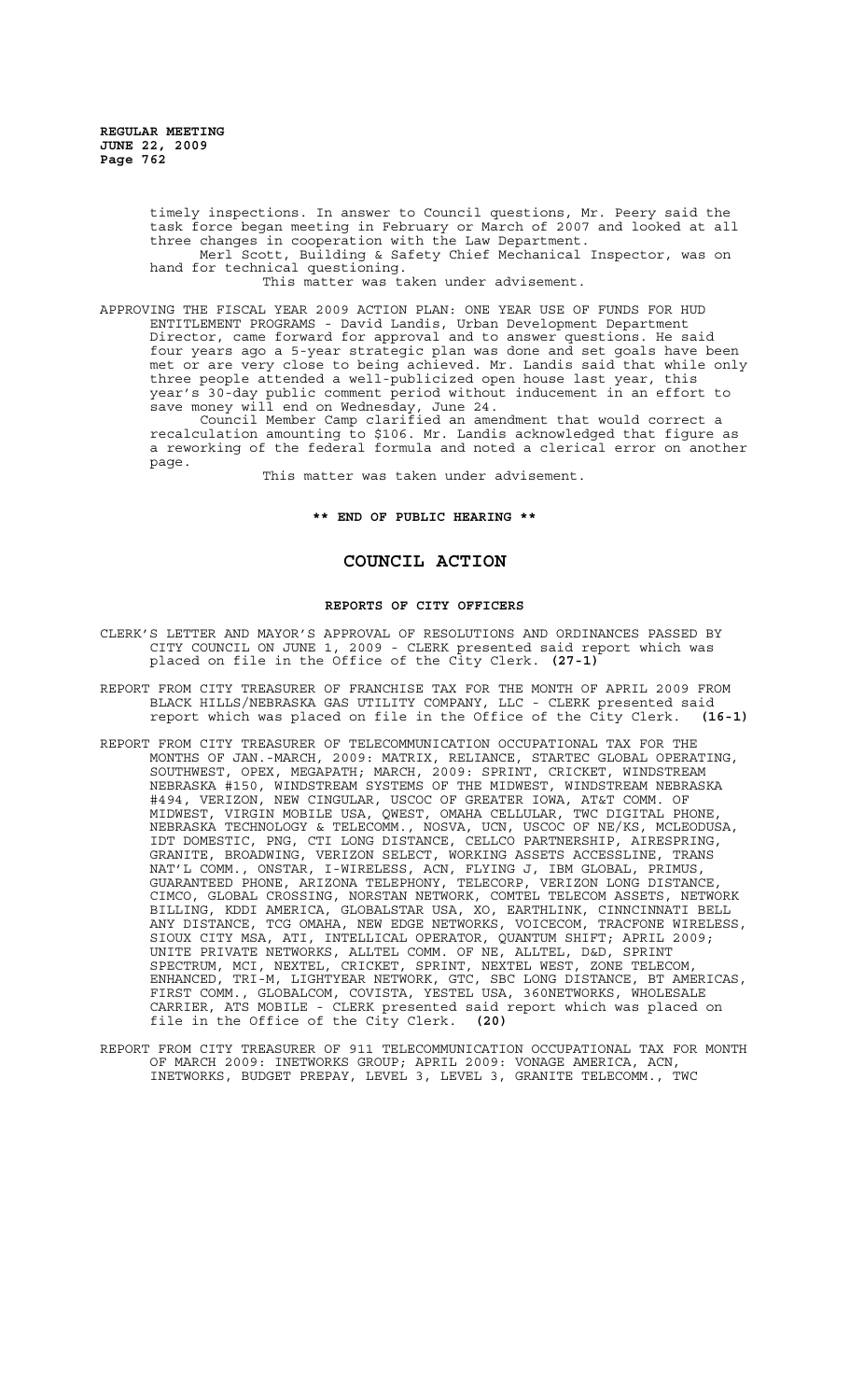DIGITAL PHONE, TWC DIGITAL PHONE, AT&T COMM. OF MIDWEST, QWEST, 8X8, VONAGE AMERICA, COMTEL TELCOM ASSETS, ACN, AT&T COMM. OF MDIWEST - CLERK presented said report which was placed on file in the Office of the City Clerk. **(20-02)**

### **PETITIONS & COMMUNICATIONS**

THE FOLLOWING HAVE BEEN REFERRED TO THE PLANNING DEPARTMENT: Special Permit No. 500B - Req. by Montessori School for an amendment to the special permit for a private school to include an evening adult component on property generally located at Austin Drive and Antelope Creek Road. Special Permit No. 09013 - Req. by Tuyet Nguyen for the authority to sell alcoholic beverages for consumption on the premises on property generally located at North 27th Street and Y Street.

### **MISCELLANEOUS REFERRALS - NONE**

### **LIQUOR RESOLUTIONS**

APPLICATION OF LINCOLN MEADOWS SOCIAL HALL, INC. DBA LINCOLN MEADOWS SOCIAL HALL FOR A CLASS I LIQUOR LICENSE AT 3235 N. 35TH STREET - CLERK read the following resolution, introduced by Jon Camp, who moved its adoption for approval:

A-85405 BE IT RESOLVED by the City Council of the City of Lincoln, Nebraska:

That after hearing duly had as required by law, consideration of the facts of this application, the Nebraska Liquor Control Act, and the pertinent City ordinances, the City Council recommends that the application of Lincoln Meadows Social Hall, Inc. dba Lincoln Meadows Social Hall for a Class "I" liquor license at 3235 N. 35th Street, Lincoln, Nebraska, for the license period ending April 30, 2010, be approved with the condition that

1. Applicant must successfully complete the responsible beverage server training course required by Section 5.04.035 of the Lincoln Municipal Code within 30 days of approval of this resolution. 2. The premise must comply in every respect with all city and

state regulations. The City Clerk is directed to transmit a copy of this resolution to the Nebraska Liquor Control Commission.

Introduced by Jon Camp Seconded by Spatz & carried by the following vote: AYES: Camp, Carroll, Cook, Emery, Hornung, Snyder, Spatz; NAYS: None.

MANAGER APPLICATION OF FRANK J. SCHMAL III FOR LINCOLN MEADOWS SOCIAL HALL, INC. DBA LINCOLN MEADOWS SOCIAL HALL AT 3235 N. 35TH STREET - CLERK read the following resolution, introduced by Jon Camp, who moved its adoption for approval:<br>A-85406 WHEREAS

A-85406 WHEREAS, Lincoln Meadows Social Hall, Inc. dba Lincoln Meadows Social Hall located at 3235 N. 35th Street, Lincoln, Nebraska has been approved for a Retail Class "I" liquor license, and now requests that Frank J. Schmal III be named manager;

WHEREAS, Frank J. Schmal III appears to be a fit and proper person to manage said business.

NOW, THEREFORE, BE IT RESOLVED by the City Council of the City of Lincoln, Nebraska: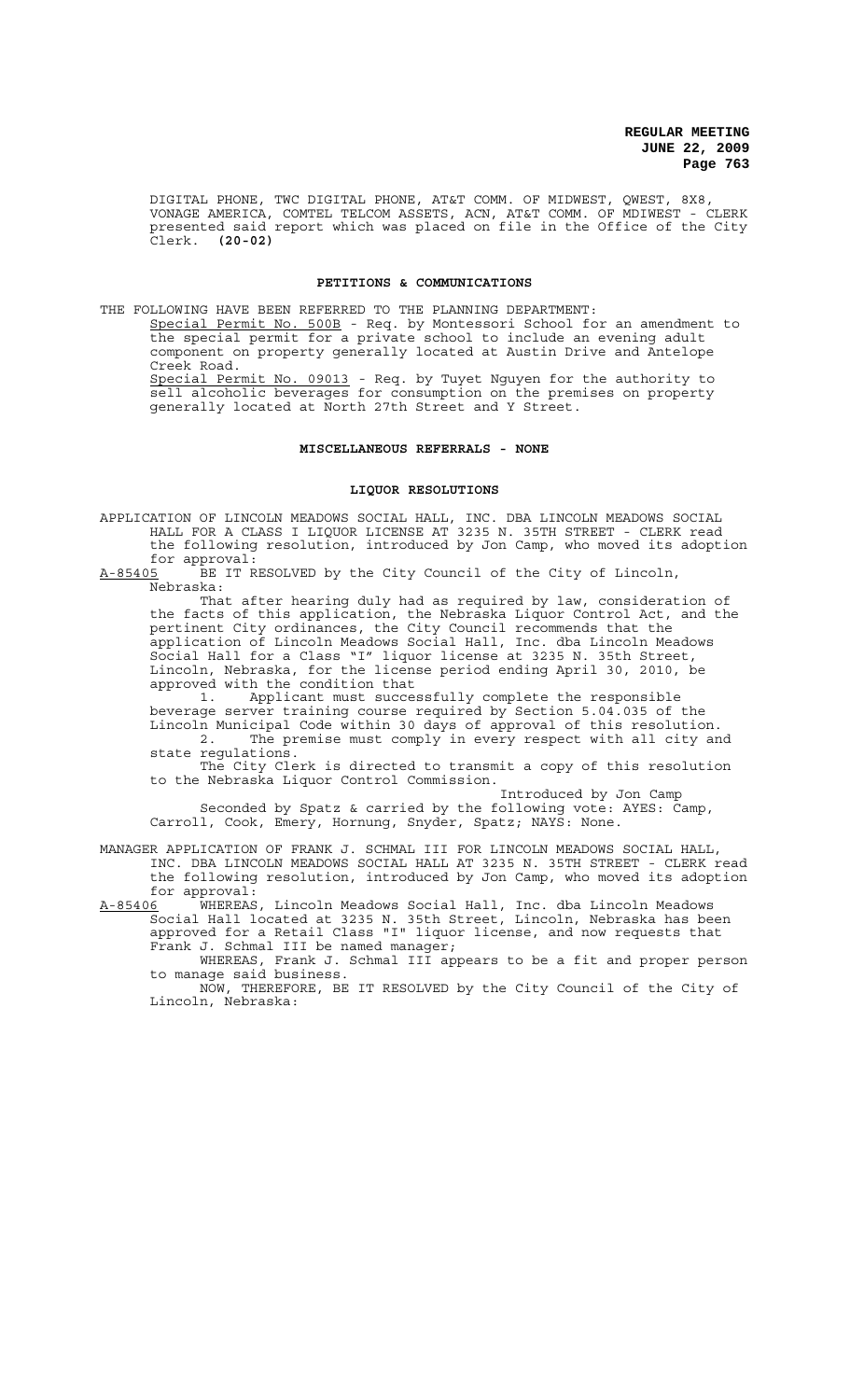> That after hearing duly had as required by law, consideration of the facts of this application, the Nebraska Liquor Control Act, and the pertinent City ordinances, the City Council recommends that Frank J. Schmal III be approved as manager of this business for said licensee. The City Clerk is directed to transmit a copy of this resolution to the Nebraska Liquor Control Commission.

Introduced by Jon Camp Seconded by Spatz & carried by the following vote: AYES: Camp, Carroll, Cook, Emery, Hornung, Snyder, Spatz; NAYS: None.

APPLICATION OF VANEISER LLC DBA THE VENUE RESTAURANT & LOUNGE FOR THE ADDITION OF AN OUTDOOR AREA CONSISTING OF A SIDEWALK CAFÉ AREA MEASURING APPROXIMATELY 40 FEET BY 10 FEET TO THE SOUTH OF THE LICENSED PREMISES AT 4111 PIONEER WOOD DRIVE, SUITE 100 - CLERK read the following resolution, introduced by Jon Camp, who moved its adoption for approval: A-85407 BE IT RESOLVED by the City Council of the City of Lincoln,

Nebraska:

That after hearing duly had as required by law, consideration of the facts of this application, the Nebraska Liquor Control Act, and the pertinent City ordinances, the City Council recommends that the application of Vaneiser LLC dba The Venue Restaurant & Lounge to expand its licensed premises by the addition of an outside sidewalk café area measuring approximately 40 feet by 10 feet to the south of the presently licensed premises located at 4111 Pioneer Wood Drive, Suite 100, Lincoln, Nebraska, be approved with the condition that the premise complies in every respect with all City and State regulations. BE IT FURTHER RESOLVED that the City Clerk is directed to transmit a copy of this resolution to the Nebraska Liquor Control Commission. Introduced by Jon Camp Seconded by Carroll & carried by the following vote: AYES: Camp, Carroll, Cook, Emery, Hornung, Snyder, Spatz; NAYS: None.

# **ORDINANCES - 2ND READING & RELATED RESOLUTIONS (as required)**

- AMENDING CHAPTER 20.10 OF THE LINCOLN MUNICIPAL CODE, THE LINCOLN RESIDENTIAL BUILDING CODE BY AMENDING SECTION 20.10.710 TO INCLUDE CHAPTERS 13, 14, 15, 16, 17, AND 18 OF THE INTERNATIONAL RESIDENTIAL CODE, AS PART OF THE LINCOLN RESIDENTIAL BUILDING CODE; AND REPEALING SECTION 20.10.710 OF THE LINCOLN MUNICIPAL CODE AS HITHERTO EXISTING - CLERK read an ordinance, introduced by Jayne Snyder, amending Chapter 20.10 of the Lincoln Municipal Code, the Lincoln Residential Building Code, by amending Section 20.10.710 to include Chapters 13, 14, 15, 16, 17 and 18 of the International Residential Code, as amended by this ordinance, as part of the Lincoln Residential Building Code; and repealing Section 20.10.710 of the Lincoln Municipal code as hitherto existing, the second time.
- AMENDING TITLE 25 OF THE LINCOLN MUNICIPAL CODE RELATING TO HEATING BY CREATING A NEW CHAPTER 25.04 TO ADOPT THE 2006 EDITION OF THE INTERNATIONAL MECHANICAL CODE AND APPENDIX CHAPTERS A AND B REGULATING AND GOVERNING THE DESIGN, CONSTRUCTION, QUALITY OF MATERIALS, ERECTION, INSTALLATION, ALTERATION, REPAIR, LOCATION, RELOCATION, REPLACEMENT, ADDITION TO, USE OR MAINTENANCE OF MECHANICAL SYSTEMS WITHIN THE CITY OF LINCOLN AND WITHIN THREE MILES THEREOF AND OUTSIDE THE LIMITS OF ANY OTHER INCORPORATED CITY OR VILLAGE; PROVIDING FOR THE ISSUANCE OF PERMITS AND COLLECTION OF FEES THEREFOR; REPEALING CHAPTER 25.03 OF THE LINCOLN MUNICIPAL CODE AS HITHERTO EXISTING; AND ESTABLISHING THE OPERATIVE DATE AS 60 DAYS AFTER PASSAGE OF THE ORDINANCE - CLERK read an ordinance, introduced by Jayne Snyder, amending Title 25 of the Lincoln Municipal Code relating to Heating by creating a new Chapter 25.04 to adopt the 2006 edition of the International Mechanical Code and Appendix Chapters A and B regulating and governing the design, construction, quality of materials, erection, installation, alteration, repair, location, relocation, replacement, addition to, use or maintenance of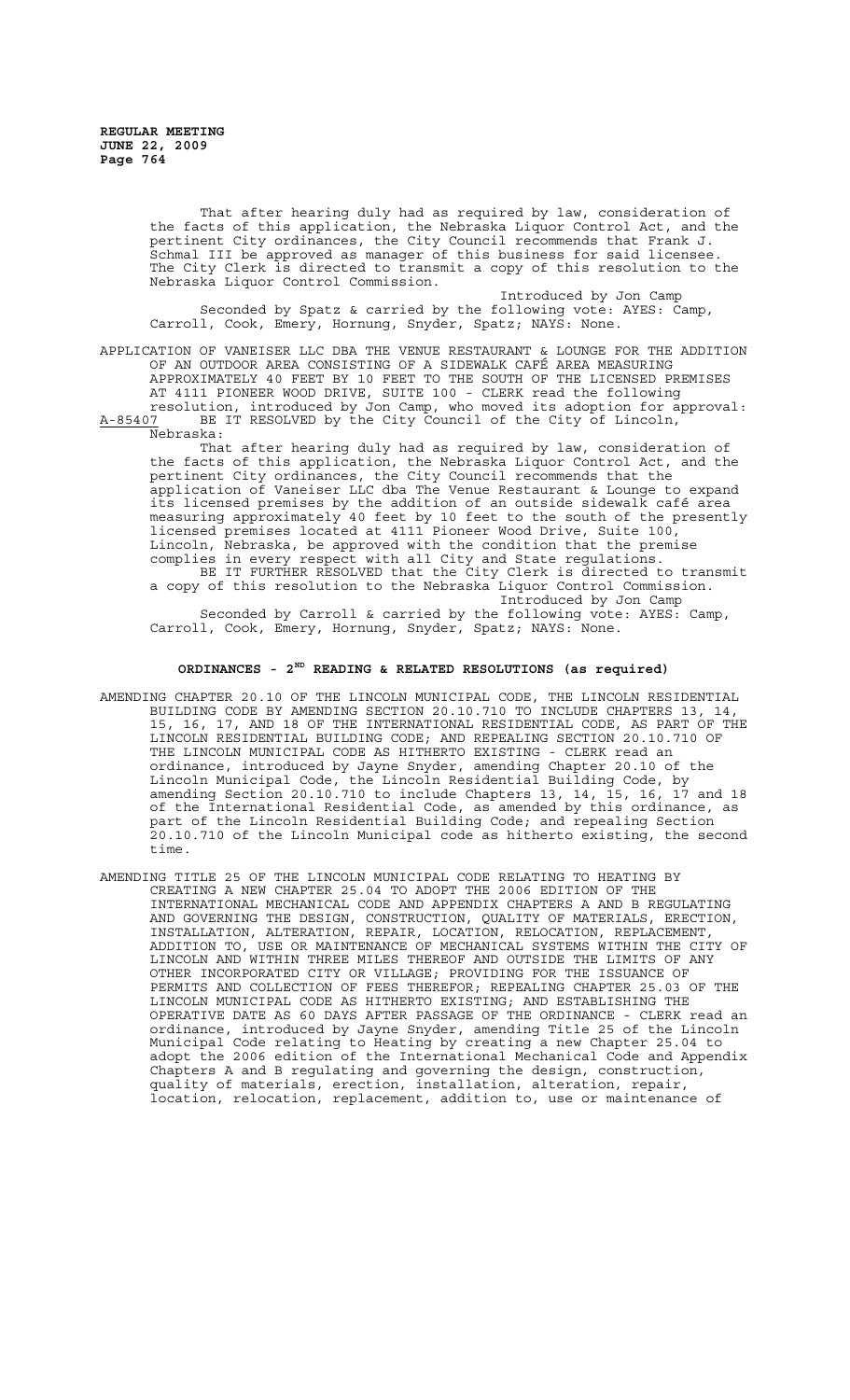mechanical systems within the City of Lincoln and within three miles thereof and outside the limits of any other incorporated city or village; providing for the issuance of permits and collection of fees therefor; repealing Chapter 25.03 of the Lincoln Municipal Code as hitherto existing; and establishing the operative date for this ordinance as 60 days after passage hereof, the second time.

AMENDING TITLE 25 OF THE LINCOLN MUNICIPAL CODE RELATING TO HEATING BY CREATING A NEW CHAPTER 25.10 TO ADOPT THE INTERNATIONAL FUEL GAS CODE, 2006 EDITION, INCLUDING APPENDIX CHAPTERS B AND C, REGULATING AND GOVERNING FUEL GAS SYSTEMS AND GAS-FIRED APPLIANCES WITHIN THE CITY OF LINCOLN AND WITHIN THREE MILES THEREOF AND OUTSIDE THE LIMITS OF ANY OTHER INCORPORATED CITY OR VILLAGE, AND THE REGULATIONS, PROVISIONS, PENALTIES, CONDITIONS AND TERMS OF SAID FUEL GAS CODE; AND ESTABLISHING THE OPERATIVE DATE FOR THIS ORDINANCE AS 60 DAYS AFTER PASSAGE - CLERK read an ordinance, introduced by Jayne Snyder, amending Title 25 of the Lincoln Municipal Code relating to Heating by creating a new Chapter 25.10 to adopt the International Fuel Gas Code, 2006 edition, including Appendix Chapters B and C, regulating and governing fuel gas systems and gas-fired appliances within the City of Lincoln and within three miles thereof and outside the limits of any other incorporated city or village, and each and all of the regulations, provisions, penalties, conditions and terms of said Fuel Gas Code on file in the office of the Director of Building and Safety are hereby referred to, adopted, and made a part hereof, as if fully set out in this ordinance, with the additions, insertions, deletions and changes, if any, prescribed in this ordinance; and establishing the operative date for this ordinance as 60 days after passage hereof, the second time.

### **PUBLIC HEARING RESOLUTIONS**

APPROVING THE FISCAL YEAR 2009 ACTION PLAN: ONE YEAR USE OF FUNDS FOR HUD ENTITLEMENT PROGRAMS - PRIOR to reading:

CAMP Moved to amend Bill No. 09R-102 in the following manner:<br>1. On page 1, line 22, delete the amounts "\$2,986,537" and On page 1, line 22, delete the amounts " $$2,986,537"$ " $$1,769,599"$  and insert in lieu thereof the amounts  $$2,986,431$  and \$1,769.493.

2. On page 7, line 11, delete the year "2008" and insert in lieu thereof the year 2009.

Seconded by Spatz & carried by the following vote: AYES: Camp,

Carroll, Cook, Emery, Hornung, Snyder, Spatz; NAYS: None. CLERK Read the following amended resolution, introduced by Jayne Snyder, who moved its adoption:

A-85408 WHEREAS, the City of Lincoln, Nebraska, acting by and through the Mayor as the Chief Executive Officer and the City Council as the Legislative body of this City, with full citizen participation with reference thereto and in full compliance with the U.S. Department of Housing and Urban Development requirements, has prepared the City of Lincoln Fifth Program Year Action Plan – 2009 (hereinafter "FY 2009 Action Plan" or "Action Plan") outlining the activities and initiatives of Urban Development for CDBG and HOME entitlement funds from HUD Entitlement Programs under the provisions of 24 C.F.R., Part 91, et al.; and

WHEREAS, such plan includes the proposed community development activities and community development objectives, all prepared in full compliance with the requirements, instructions, and recommendations contained in the Community Development Block Grant Regulations and HOME Investment Partnerships Act Regulations; and

WHEREAS, such plan and the items contained therein and each of them appear to be in the best interest of the City of Lincoln, Nebraska; and

WHEREAS, certain assurances must be incorporated into the City of Lincoln's FY 2009 Action Plan, as prescribed in the Community Development Block Grant Regulations and HOME Investment Partnerships Act Regulations and 24 C.F.R., Part 91.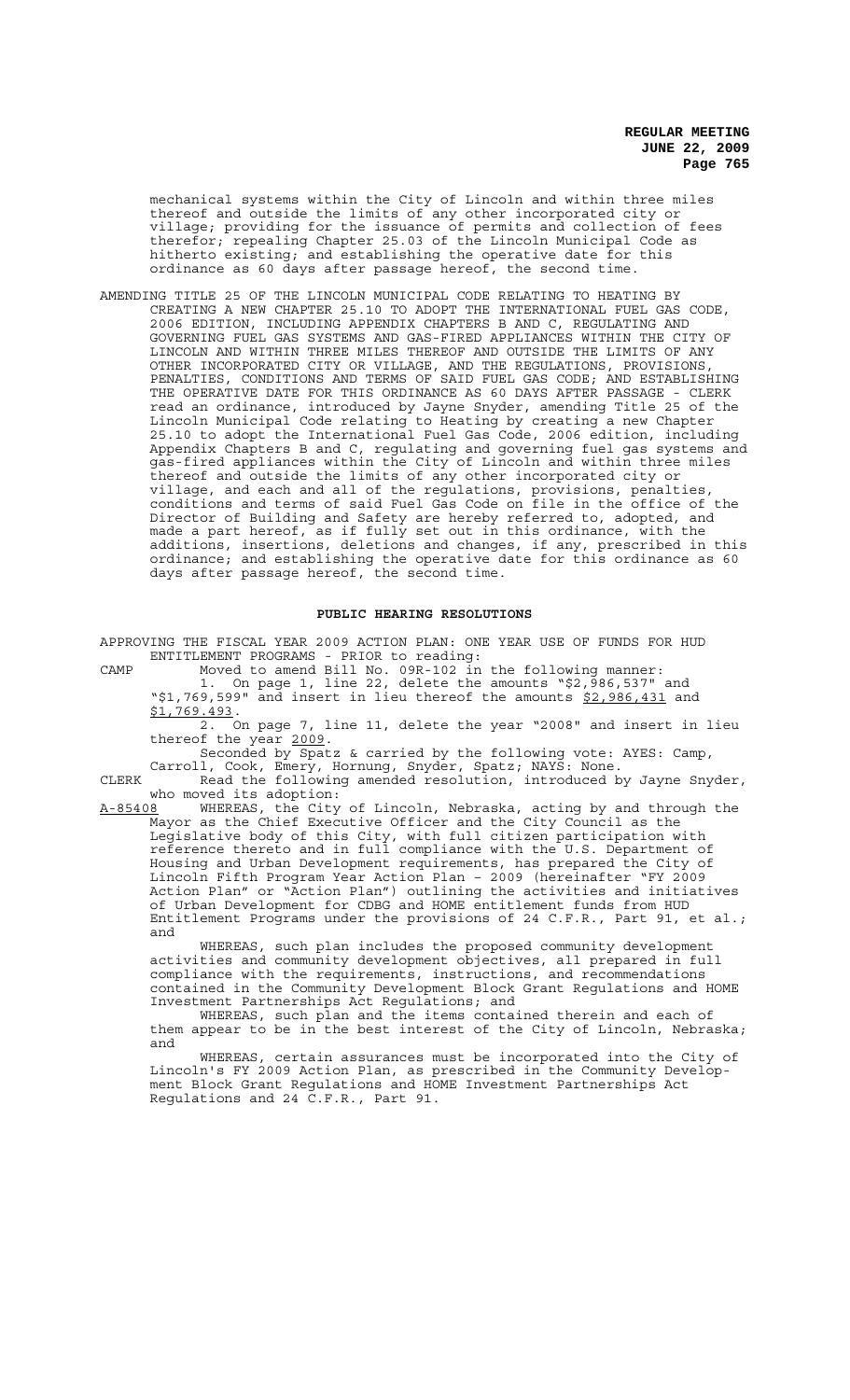NOW, THEREFORE, BE IT RESOLVED by the City Council of the City of Lincoln, Nebraska:

That the FY 2009 Action Plan, a copy of which is attached hereto, is hereby approved and the Mayor is authorized to submit the FY 2009 Action Plan to the Department of Housing and Urban Development for total grants for Fiscal Year 2009-10 in the amount of \$2,986,537 \$2,986,431  $\sqrt{(1, 769, 599 \text{ s})1, 769.493}$  CDBG and \$1,216,938 HOME) under the provisions of Title I of the Housing and Community Development Act of 1974, as amended, Title II of the Cranston-Gonzalez National Affordable Housing Act of 1990, as amended, Title IV of Subtitle B of the Stewart B. McKinney Homeless Assistance Act of 1988, as amended, and each and every item included therein is hereby approved. The Mayor and other City officials charged with responsibilities pertinent to the proposed certifications are hereby authorized to execute said certifications for and on behalf of the City of Lincoln, Nebraska, and the Mayor is hereby authorized and directed to execute said statement for and on behalf of the City of Lincoln, Nebraska, to submit same to the Secretary of Housing and Urban Development, or his designate, in the form and substance as required by the Community Development Block Grant Regulations and HOME Investment Partnerships Act Regulations, and to supplement such Action Plan in any way reasonably required by the Department of Housing and Urban Development to expedite approval of the same.

BE IT FURTHER RESOLVED that the City of Lincoln, Nebraska, hereby assures and certifies that it will comply with the regulations, policies, guidelines, and requirements of Federal Management Circulars 74-4 and 74-7 and OMB Circular A-87 and 24 Code of Federal Regulations, Part 85, as they relate to the FY 2009 Action Plan, acceptance and use of Federal funds for the City's federally-assisted programs.

BE IT FURTHER RESOLVED that the City of Lincoln, Nebraska hereby assures and certifies with respect to the FY 2009 Action Plan that: 1. The City will affirmatively further fair housing.

2. The City has in effect and is following a residential antidisplacement and relocation assistance plan.

3. The City will continue to provide a drug-free workplace by: a. Publishing a statement notifying employees that the unlawful manufacture, distribution, dispensing, possession, or use of a controlled substance is prohibited in the grantee's workplace and specifying the actions that will be taken against employees for violation of such prohibition;

b. Establishing an ongoing drug-free awareness program to inform employees about -

i. The dangers of drug abuse in the workplace;<br>ii. The grantee's policy of maintaining a drug-The grantee's policy of maintaining a drug-free

work-place; iii. Any available drug counseling, rehabilitation,

and employee assistance programs; and

iv. The penalties that may be imposed upon employees drug abuse violations occurring in the workplace;

c. Making it a requirement that each employee to be engaged in the performance of the grant be given a  $copy$  of the statement required by subparagraph (1);<br>d. Notifying t

Notifying the employee in the statement required by sub-paragraph (a) that, as a condition of employment under the grant, the employee will:

i. Abide by the terms of the statement; and ii. Notify the employer in writing of his or her conviction for a violation of a criminal drug statute occurring in the workplace no later than five calendar days after such conviction;

e. Notifying the agency in writing, within ten calendar days after receiving notice under subparagraph d.ii. from an employee or otherwise receiving actual notice of such conviction. Employers of convicted employees must provide notice, including position title, to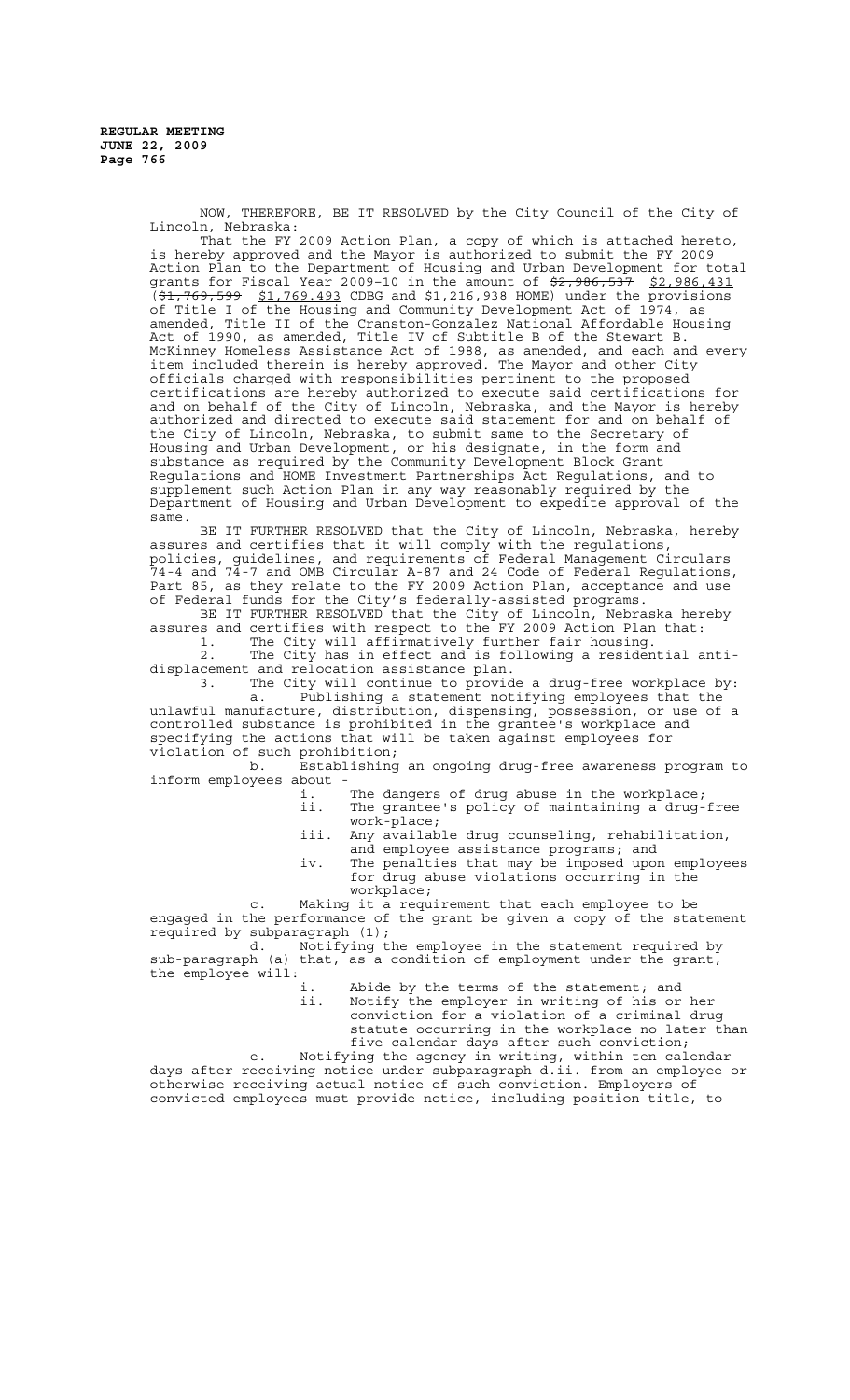every grant officer or other designed on whose grant activity the convicted employee was working, unless the Federal agency has designated a central point for the receipt of such notices. Notice shall include the identification number(s) of each affected grant;<br>f. Taking one of the following action;

Taking one of the following actions, within 30 calendar days of receiving notice under subparagraph d.ii., with respect to any employee who is so convicted -

i. Taking appropriate personnel action against such an employee, up to and including termination, consistent with the requirements of the

Rehabilitation Act of 1973, as amended; or ii. Requiring such employee to participate satisfactorily in a drug abuse assistance or rehabilitation program approved for such purposes by a federal, state, or local health, law enforcement, or other appropriate agency; g. Making a good faith effort to continue to maintain a

drug-free workplace through implementation of subparagraphs a, b, c, d, e, and f.

4. The City will comply with restrictions on lobbying required by 24 CFR part 87, together with disclosure forms if required by that part. The City further certifies that to the best of the City's knowledge and belief:

a. No federal appropriated funds have been paid or will be paid, by or on behalf of the City, to any person for influencing or attempting to influence any officer or employee of an agency, a member of Congress, an officer or employee of Congress, or an employee of a member of Congress in connection with the awarding of any federal contract, the making of any federal contract, the making of any federal grant, the making of loan, the entering into of any cooperative agreement, and the extension, continuation, renewal, amendment, or modification of any federal contract, grant, loan, or cooperative agreement;

b. If any funds other than federal appropriated funds have been paid or will be paid to any person for influencing or attempting to influence an officer or employee of any agency, a member of congress, an officer or employee of Congress, or an employee of a member of Congress in connection with this federal contract, grant, loan, or cooperative agreement, it will complete and submit Standard Form-LLL, "Disclosure Form to Report Lobbying," in accordance with its instructions; and

c. The City will require that the language of paragraph 4 of this certification be included in the award documents for all subawards at all tiers (including subcontracts, subgrants, and contracts under grants, loans, and cooperative agreements) and that all subrecipients shall certify and disclose accordingly.

5. The City possesses legal authority under state and local law to make a grant submission and to carry out the proposed community development and housing program for which it is seeking funding in accordance with applicable HUD regulations. By passage of this resolution, the Mayor, as the official representative of the City of Lincoln is hereby authorized to submit the Action Plan, including all the understandings and assurances contained therein. Further the Mayor is hereby directed and authorized to act in connection with the submission of the Action Plan and to provide such additional information as may be required.

6. The housing activities to be undertaken with CDBG and HOME funds are consistent with the City's strategic plan.

7. The City will comply with the acquisition and relocation requirements of the Uniform Relocation Assistance and Real Property Acquisition Policies Act of 1970, as amended, as required under 24 C.F.R. § 570.606(b) and Federal implementing regulations; and the requirements in 24 C.F.R. § 570.606(c) governing the residential antidisplacement and relocation assistance plan under Section 104(d) of the Act (including a certification that the grantee is following such a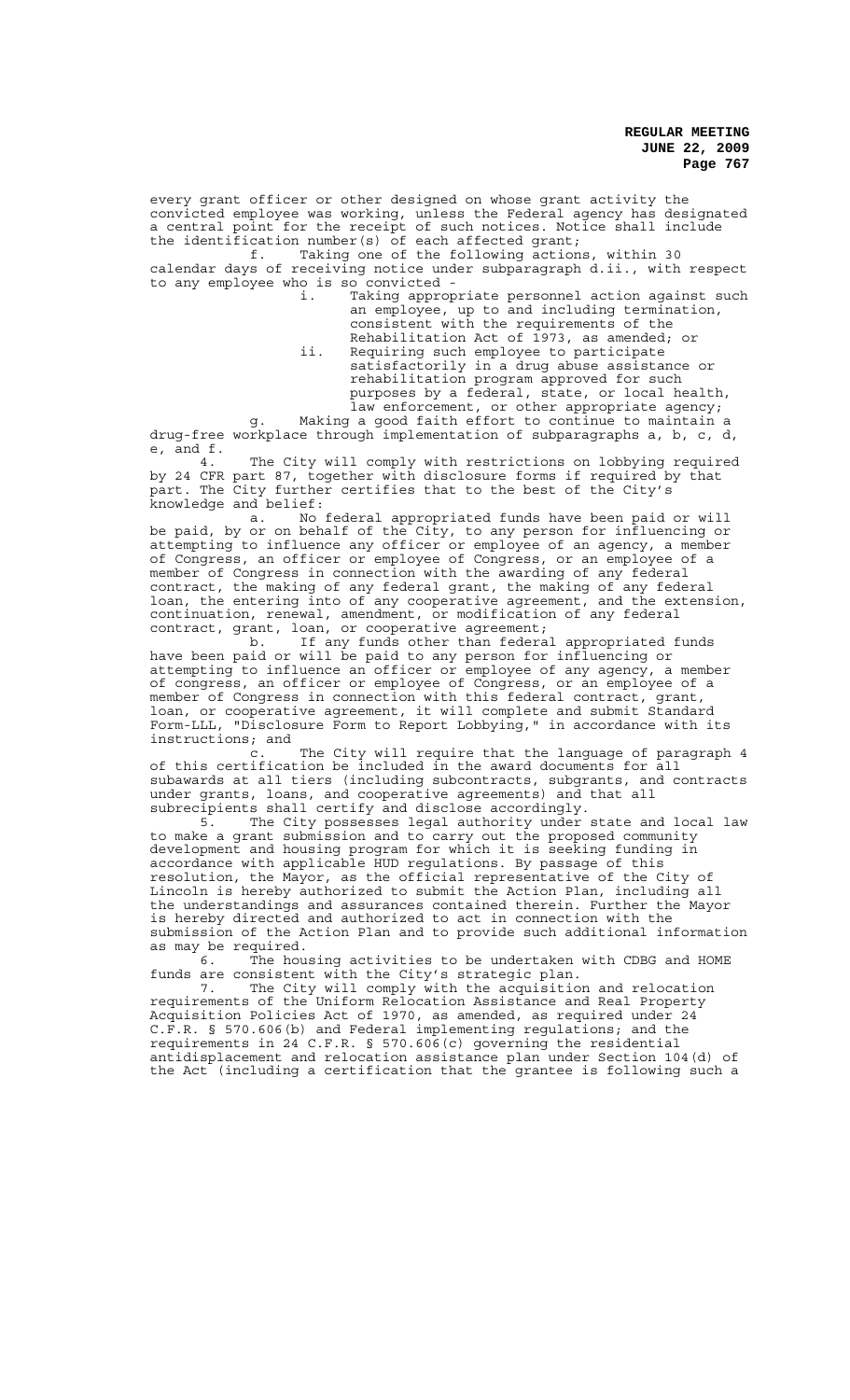plan); and the relocation requirements of 24 C.F.R. § 570.606(d) governing optional relocation assistance under Section 105(a)(11) of the Act.

8. The City will comply with Section 3 of the Housing and Urban Development Act of 1968 (12 U.S.C. 1701a) and implementing regulations at 24 CFR Part 135.

BE IT FURTHER RESOLVED that the City of Lincoln hereby assures and certifies with respect to the Community Development Block Grant program portion of the FY 2009 Action Plan that:

1. The City is in full compliance and following a detailed citizen participation plan that satisfies the requirement of 24 CFR § 91.105 and which:

a. Provides for and encourages citizen participation, with particular emphasis on participation by persons of low and moderate income who are residents of slum and blighted areas and of areas in which funds are proposed to be used, and provides for participation of residents in low and moderate income neighborhoods as defined by the City;

b. Provides citizens with reasonable and timely access to local meetings, information, and records relating to the City's proposed use of funds, as required by the regulations of the Secretary, and relating to the actual use of funds under the Act;<br>c. Provides for technical assistance

Provides for technical assistance to groups representative of persons of low and moderate income that request such<br>representative of persons of low and moderate income that request such assistance in developing proposals with the level and type of assistance to be determined by the grantee;

d. Provides for public hearings to obtain citizen views and to respond to proposals and questions at all stages of the community development program, including at least the development of needs, the review of proposed activities, and review of program performance, which hearings shall be held after adequate notice, at times and locations convenient to potential or actual beneficiaries, and with accommodation for the handicapped;

e. Provides for a timely written answer to written complaints and grievances, within 15 working days where practicable; and

f. Identifies how the needs of non-English speaking f. Identifies how the needs of non-English speaking<br>residents will be met in the case of public hearings where a significant number of non-English speaking residents can be reasonably expected to participate;

2. The City's strategic housing and community development plan identifies community development and housing needs and specifies both short-term and long-term community development objectives that have been in accordance with the primary objective of the statute authorizing the CDBG Program, as described in 24 CFR 570.2 and the requirements of 24 CFR Part 91 Subpart C and 24 CFR Part 570.

3. The City is following a current HUD approved consolidated plan.

4. The City has developed its final statement of projected use of funds so as to give maximum feasible priority to activities which benefit low and moderate income families or aid in the prevention or elimination of slums or blight; (the final statement of projected use of funds may also include activities which the grantee certifies are designed to meet other community development needs having a particular urgency because existing conditions pose a serious and immediate threat to the health or welfare of the community, and other financial resources are not available); except that the aggregate use of CDBG funds received under Section 106 of the Act and, if applicable, under Section 108 of the Act, during program year 2008 2009 shall principally benefit persons of low and moderate income in a manner that ensures that not less than 70 percent of such funds are used for activities that benefit such persons during such period.

The City will not attempt to recover any capital costs of public improvements assisted in whole or in part with funds provided under Section 106 of the Act or with amounts resulting from a guarantee under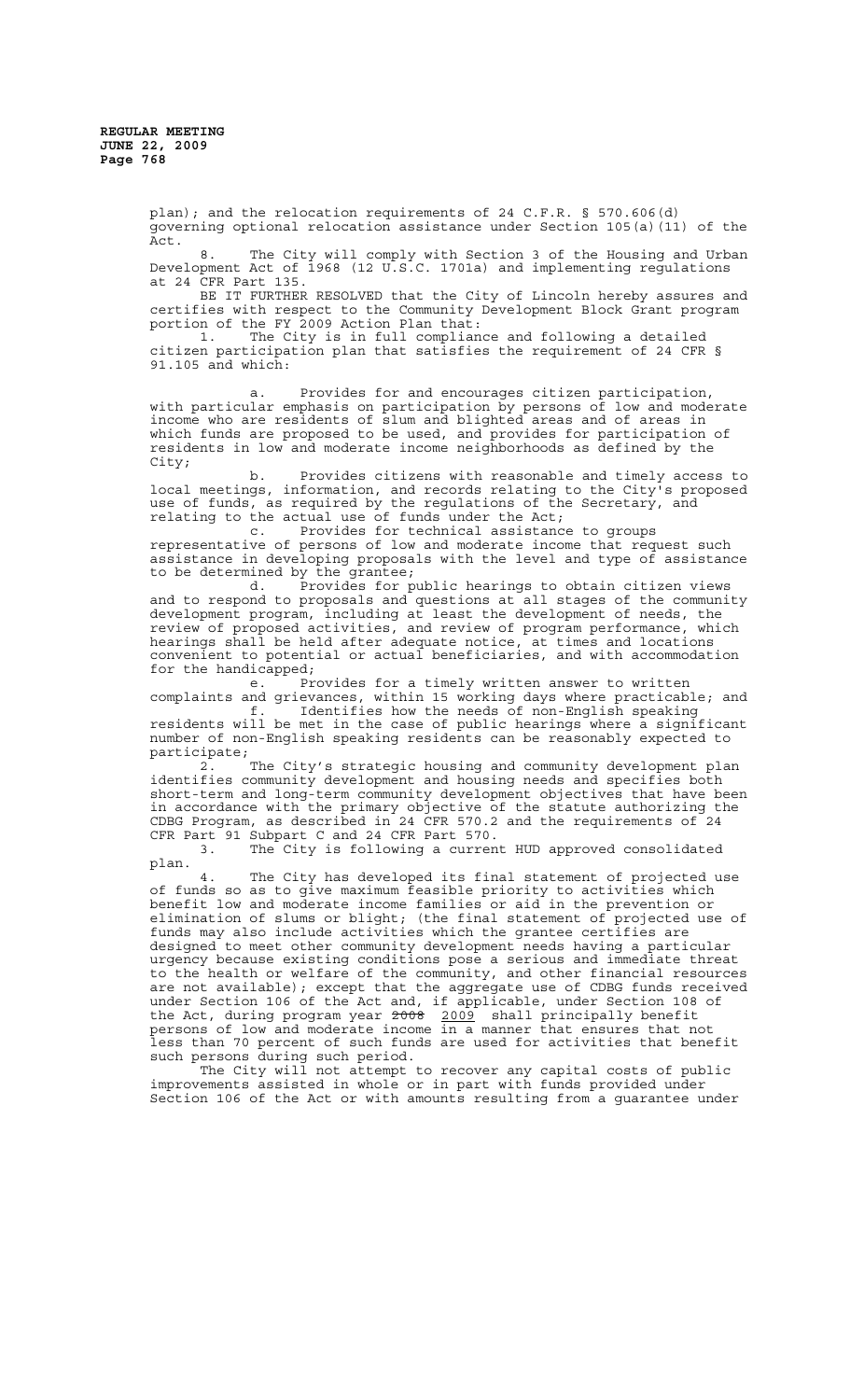Section 108 of the Act by assessing any amount against properties owned and occupied by persons of low and moderate income, including any fee charged or assessment made as a condition of obtaining access to such public improvements, unless:

a. Funds received under Section 106 of the Act are used to pay the proportion of such fee or assessment that relates to the capital costs of such public improvements that are financed from revenue sources other than under Title I of the Act; or

b. For purposes of assessing any amount against properties owned and occupied by persons of moderate income, the City certifies to the Secretary that it lacks sufficient funds received under Section 106 of the Act to comply with the requirements of subparagraph (1) above.

5. The City has adopted and is enforcing:

a. A policy prohibiting the use of excessive force by law enforcement agencies within its jurisdiction against any individuals engaged in non-violent civil rights demonstrations; and

b. A policy of enforcing applicable state and local laws against physically barring entrance to or exit from a facility or location which is the subject of such non-violent civil rights demonstrations within its jurisdiction.

6. The City will conduct and administer the grant in compliance with Title VI of the Civil Rights Act of 1964 (Public Law 88-352, 42 U.S.C. 2000d <u>et seq</u>.), the Fair Housing Act (42 U.S.C. 3601-19), and implementing regulations.

7. The City's notification, inspection, testing and abatement procedures concerning lead-based paint will comply with 24 C.F.R. § 570.608.

8. The City will comply with all applicable law.

BE IT FURTHER RESOLVED that the City of Lincoln hereby assumes and certifies with respect to the HOME program portion of the FY 2009 Action Plan that:

1. The City is using and will use HOME funds for eligible activities and costs, as described in §§ 92.205 through 92.209 of 24 C.F.R., Subtitle A, and that it is not using and will not use HOME funds for prohibited activities, as described in § 92.214 of 24 C.F.R. Subtitle A;

2. Before committing funds to a project, the City will evaluate the project in accordance with guidelines that it adopts for this purpose and will not invest any more HOME funds in combination with other federal assistance than is necessary to provide affordable housing.

Introduced by Jayne Snyder Seconded by Carroll & carried by the following vote: AYES: Camp, Carroll, Cook, Emery, Hornung, Snyder, Spatz; NAYS: None.

**ORDINANCE - 1ST READING & RELATED RESOLUTIONS (as required) - NONE**

# **ORDINANCES - 3RD READING & RELATED RESOLUTIONS (as required)**

AMENDING ORDINANCE NO. 19223 WHICH AUTHORIZED AND PROVIDED FOR THE ISSUANCE OF LINCOLN FLATS/BANK OF THE WEST REDEVELOPMENT PROJECT TAXABLE TAX ALLOCATION BOND, SERIES 2009A AND SERIES 2009B IN A TOTAL PRINCIPAL AMOUNT NOT TO EXCEED \$764,000 - CLERK read an ordinance, introduced by Adam Hornung amending Ordinance No. 19223 to provide for resetting the interest rate on the bonds from time to time; to repeal certain provisions of Ordinance No. 19223, in connection therewith; taking other action in connection with the foregoing; and related matters, the third time.

HORNUNG Moved to pass the ordinance as read.

Seconded by Spatz & carried by the following vote: AYES: Camp,

Carroll, Cook, Emery, Hornung, Snyder, Spatz; NAYS: None. The ordinance, being numbered **#19274**, is recorded in Ordinance Book #26, Page